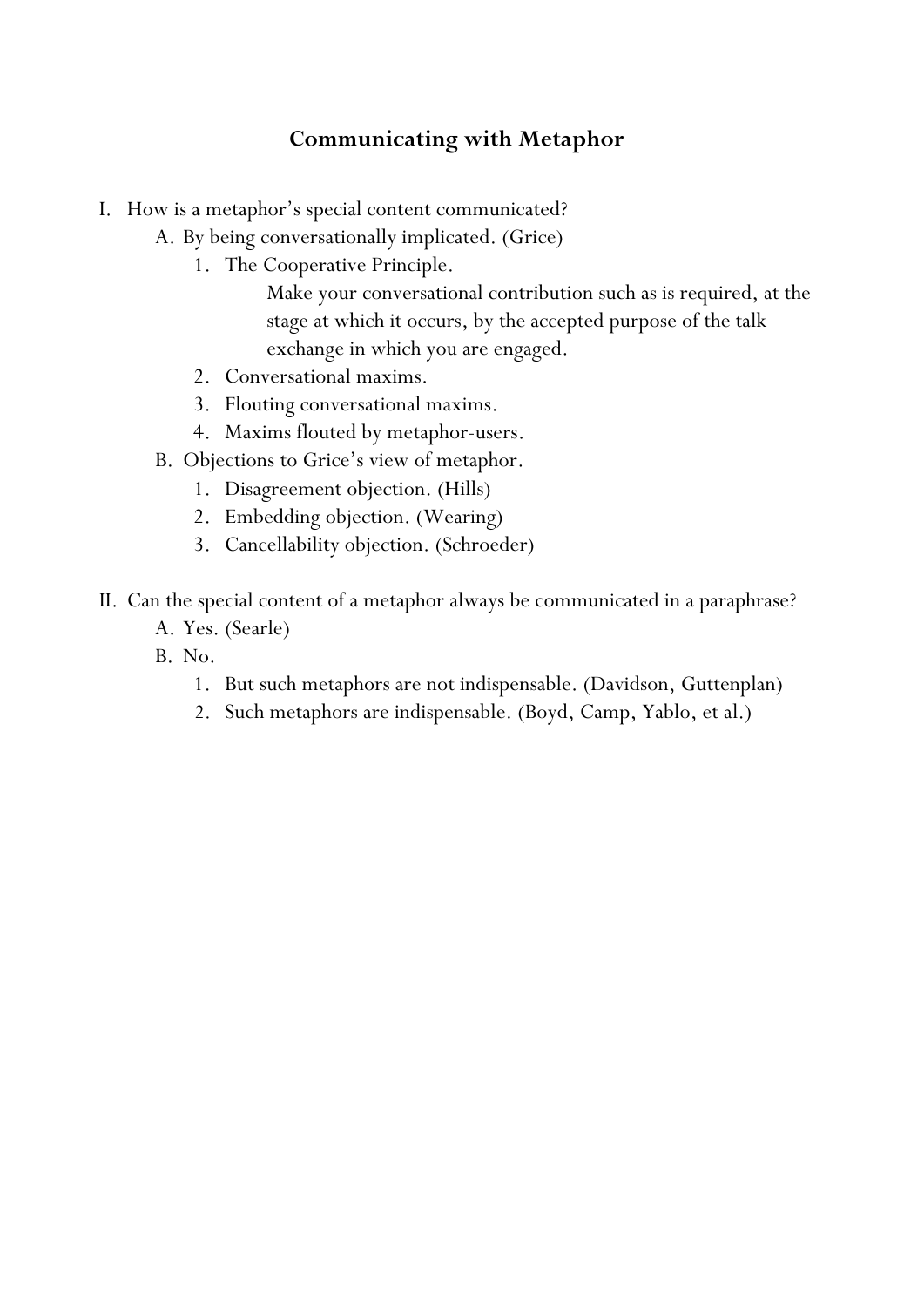## **Bibliography**

## **Grice's View of Metaphor**

- Grice, Paul. "Logic and Conversation." In *Studies in the Way of Words*, by Paul Grice, 22-40. Cambridge, MA: Harvard University Press, 1989.
- Python, Monty. The Oscar Wilde Sketch. <<http://www.youtube.com/watch?v=UxXW6tfl2Y0>>

## **Objections to Grice**

- Hills, David. "Aptness and Truth in Verbal Metaphor." *Philosophical Topics* 25 (1997): 117-153. [<http://www.pdcnet.org/collection/show?id=philtopics\\_1997\\_0025\\_0001\\_0117\\_0154&file\\_type](http://www.pdcnet.org/collection/show?id=philtopics_1997_0025_0001_0117_0154&file_type=pdf)  $\equiv$ pdf>
- Wearing, Catherine. "Metaphor and What is Said." *Mind and Language* 21 (2006): 310-332.  $\frac{\text{th}}{\text{t}}/$ /onlinelibrary.wiley.com/doi/10.1111/j.1468-0017.2006.00280.x/pdf>
- Schroeder, Severin. "Why Juliet is the Sun." In *Semantik und Ontologie*, edited by M. Siebel and M. Textor, 63- 100. Frankfurt/Main: Ontos Verlag, 2004.

 $\leq$ [http://www.reading.ac.uk/AcaDepts/ld/Philos/sjs/Why%20Juliet%20is%20the%20Sun.pdf](http://www.reading.ac.uk/AcaDepts/ld/Philos/sjs/sjs.htm)>

Bezuidenhout, Ann. "Metaphor and What Is Said: A Defense of a Direct Expression View of Metaphor." *Midwest Studies in Philosophy* 25 (2001): 156-186. [<http://onlinelibrary.wiley.com/doi/10.1111/1475-4975.00044/pdf](http://onlinelibrary.wiley.com/doi/10.1111/1475-4975.00044/pdf)>

#### **Paraphrase**

### **Metaphors as Paraphrasable**

Searle, John R. "Metaphor." In *Expression and Meaning: Studies in the Theory of Speech Acts*, by John R. Searle, 76-116. Cambridge: Cambridge University Press, 1979.

#### **Metaphors as Unparaphrasable but not Indispensable**

Davidson, Donald. "What Metaphors Mean." In *Inquiries into Truth and Interpretation*, by Donald Davidson, 245-264. Oxford: Oxford University Press, 1984.

[<http://www.oxfordscholarship.com/oso/private/content/philosophy/9780199246298/p073.html](http://www.oxfordscholarship.com/oso/private/content/philosophy/9780199246298/p073.html)>

Guttenplan, Samuel. *Objects of Metaphor*. Oxford: Oxford University Press, 2005.  $\frac{\text{th}}{\text{t}}/$ /www.oxfordscholarship.com/oso/public/content/philosophy/9780199280896/toc.html>

#### **Metaphors as (sometimes) Unparaphrasable and Indispensable**

- Boyd, Richard. "Metaphor and Theory Change: What is 'Metaphor' a Metaphor For?" In *Metaphor and Thought*, edited by Andrew Ortony, 481-532. 2nd Edition. Cambridge: Cambridge University Press, 1993.
- Camp, Elisabeth. "Metaphor and That Certain 'Je Ne Sais Quoi'." *Philosophical Studies* 129 (2006): 1-25.  $\frac{\text{http://www.jstor.org/stable/4321747}}{$